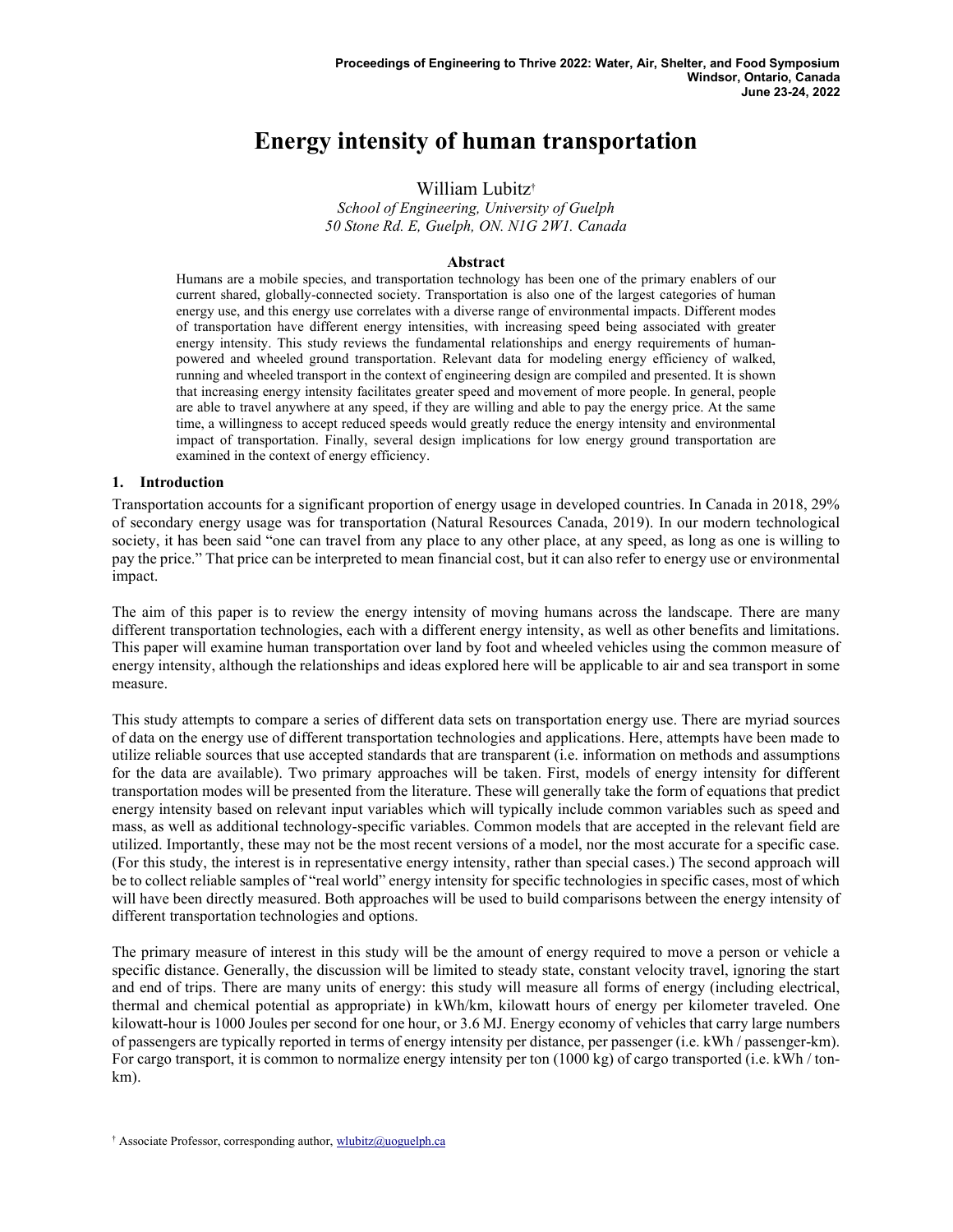#### 2. Walking and running

A human at rest has a base metabolic energy usage on the order of 100 W. For walking, running or bicycling, the power intensity of interest is the "power cost", the additional amount of energy that exceeds this base metabolic usage and is used to travel. After all, when considering the energy needed for automobile travel, we do not include the metabolic energy used by the driver.

Energy utilized by humans is commonly measured using units of calories. Importantly, there are two units of the calorie. One Calorie (commonly called a "food calorie" or sometimes a kilocalorie) is 1000 calories. It is kcal (i.e. Calories) that are used to provide the metabolic energy content of foods, and in which human energy use is normally (but not always) reported. One Calorie equals 4184 J of energy. In terms of power, 1.0 kcal/h is 1.16 W.

Humans naturally assume a walking gait (one foot always in contact with the ground) at low speeds. The most energy efficient walking speed, for level smooth ground carrying no additional load, based on a treadmill study of eight fit 19-25 year old males, was experimentally determined to be about 1.3 m/s or 4.68 km/h (Abe et al., 2004). This speed was confirmed as optimal for backpack loads ranging from none to 75% of body mass (for healthy young adult males) by Bastien et al. (2005). In this case, slower is not better: at lower-than-optimum speeds, power use only decreases slightly (most energy is used to physically move the limbs), but distance covered is much less, increasing the energy used per unit distance relative to the optimum speed. The maximum speed for practical walking is about 8.5 km/h. At higher speeds, running (feet periodically contacting the ground) becomes more efficient than walking (Pandolf et al., 1977).

It should be noted that while human feet are excellent for low speed travel in rough terrain, if a smooth surface is available, rolling on wheels such as those of a bicycle can be much more energy efficient than walking or running. On a smooth flat surface with no wind, the power cost of travel can be an order of magnitude less if a person rides a bicycle instead of walking (Whitt and Wilson, 1974). Bicycles will be examined further later in this paper.

Pandolf et al. (1997) developed an equation for metabolic energy expenditure while walking, with or without a loaded backpack, over a range of slopes and terrain types. Based on experimental data, Pandolf et al. (1977) modeled the metabolic power usage while loaded walking as four metabolic power components: standing without load  $(M<sub>1</sub>)$ , supporting an additional load while standing  $(M_2)$ , walking on the level  $(M_3)$ , and climbing a grade  $(M_4)$ :

$$
M_1 = 1.5 m_B \tag{1}
$$

$$
M_2 = 2.0(m_B + m_L)(m_L/m_B)^2
$$
\n(2)

$$
M_3 = 1.5C_T(m_B + m_L)V^2\tag{3}
$$

$$
M_4 = 0.35 C_T V S (m_B + m_L)
$$
 (4)

These are non-homogenous equations, and so must be used only with the following specified units. All power costs (M) are units of Watts. The body mass  $m_B$  and additional load mass  $m_L$  have units of kg. Velocity V is in m/s and slope S is in units of % (e.g. use the value of "1" for a 1% grade, which would be the slope associated with a rise of 1 m over a horizontal distance of 100 m). The terrain constant  $C_T$  is unitless, with values of 1.0 for smooth pavement or a treadmill, 1.1 for dirt roads, 2.1 for loose sand and 4.1 for 35 cm of soft snow. The total metabolic power use while walking  $(M_W)$  is the sum of these components. For the purposes of this study, we are interested in the "power cost" of walking  $(P_W)$ , that is, the additional power that must be expended beyond that used by the body when at rest which is on the order of 100 W, and would be used regardless of whether they were walking or not. This will be approximated by removing  $M_l$  from the sum:

$$
M_W = M_1 + M_2 + M_3 + M_4 \tag{5}
$$

$$
P_W = M_2 + M_3 + M_4 \tag{6}
$$

This model is valid for walking speeds up to 2.2 m/s (Epstein et al., 1987). Pandolf et al.'s (1977) studies were based on measured respiration data from soldiers (e.g. slow loaded walking data is from six males, all age  $20\pm0.8$  years, weight 78±1.6 kg, in good physical condition) and greater uncertainty should be allowed if applying this equation to different populations.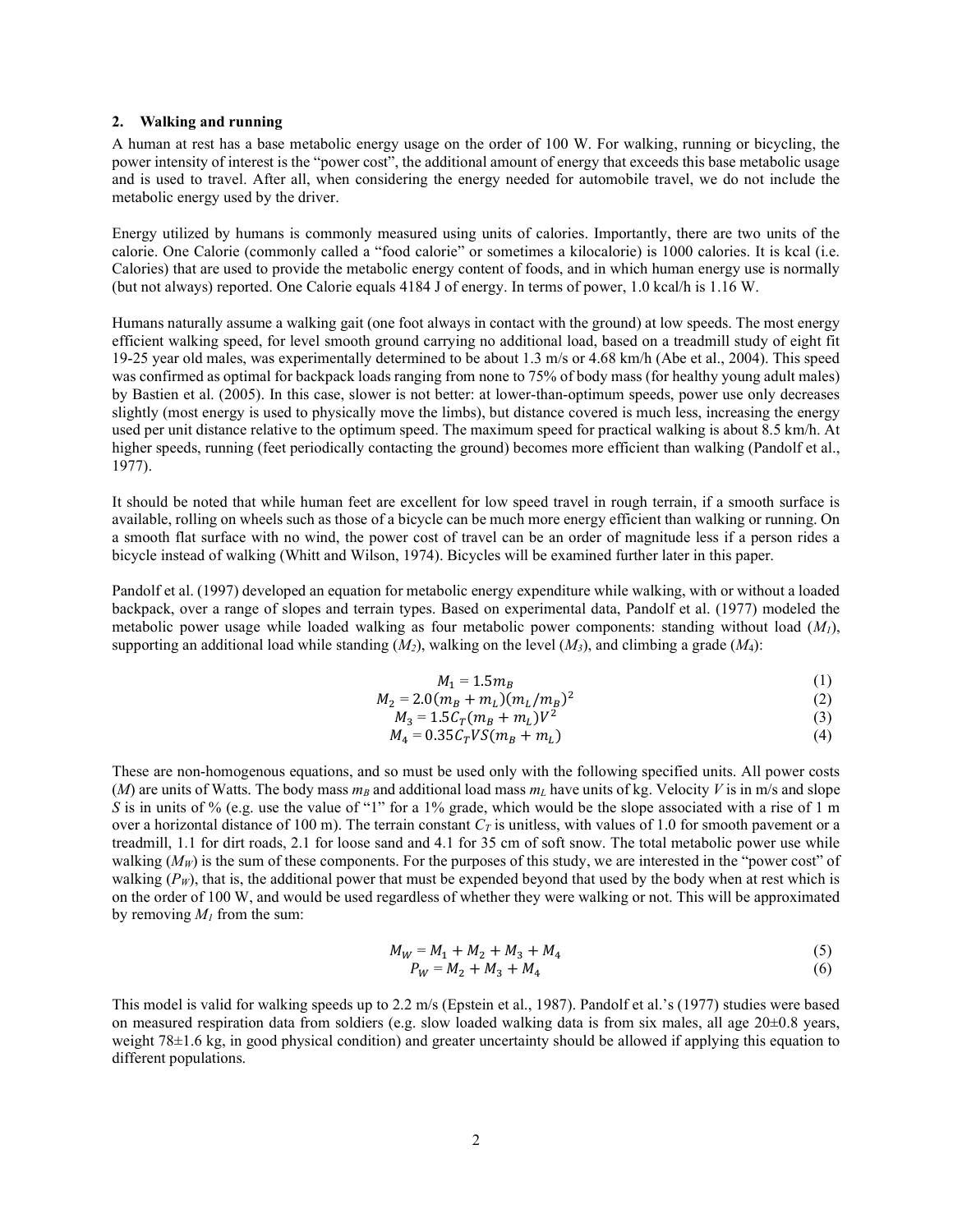The maximum speed for practical walking is about 8.5 km/h. At higher speeds, running becomes more efficient than walking (Pandolf et al., 1977). Epstein et al. (1987) extended the walking model of Pandolf et al. (1977) to include running at speeds of 2.2 m/s to 3.2 m/s (7.9 km/h to 11.5 km/h), with and without loads, again in the context of soldiers carrying backpacks:

$$
M_R = M_W + 0.5(1 - 0.01m_L)(850 + 15m_L - M_W)
$$
  
\n
$$
P_R = M_R - M_1
$$
\n(7)

where  $M_R$  is the metabolic power used while running, and again we estimate the power cost of running ( $P_R$ ) by subtracting  $M_1$ . This model is also based on data from fit soldiers (all males age 20.6±0.6 years, weight 68.7±1.6 kg).

Figure 1 shows the "energy cost" of walking and running, based on Eqns. 1-8, assuming level, smooth ground ( $C_T$  = 1.0,  $S = 0$ , body mass  $m_B = 70$  kg with no additional load ( $m_L = 0$ ). In this case, energy cost is obtained by dividing  $P_W$  or  $P_R$  by velocity V and converting units from J/m to a more practical kWh/km. It is notable that these models predict slower walking (if unloaded) is a more efficient means of covering ground than faster walking, and running is (slightly) more costly than walking, although the distance is covered much faster owing to higher speeds. It should be noted that at low walking speeds (below about 2 km/h) the no load energy cost model of Eqn. 1-8 goes to zero energy cost at zero velocity. This is different from the loaded case in Fig. 1, and also from the optimum no load velocity of 4.68 km/h observed experimentally by Abe et al. (2004), and seemingly may not be correct at low speed. These differences suggest significant uncertainty remains in the energy cost of walking at low speeds.



Fig. 1. Energy cost of walking and running  $(C_T = 1.0, m_B = 70 \text{ kg}, m_L = 0, S = 0)$ .

#### 3. Wheeled Vehicles

The range of transportation technologies that can be considered to be wheeled vehicles is large, including bicycles, motorcycles, automobiles, buses, trucks (lorries, or heavy goods vehicles; HGVs) and trains. All but the smallest of these (bicycles or related human powered devices) are motorized vehicles propelled by internal combustion engines fueled by gasoline (petrol) or diesel fuel, although a range of alternative fuels (natural gas, propane, ethanol, biodiesel) are sometimes utilized. Alternatively, electric motors are sometimes used. Other options, such as compressed air or wound spring motors are infrequently used.

## 3.1 Theoretical Energy Intensity of Wheeled Vehicles

At higher speeds, overcoming aerodynamic drag can account for over 90% of power needs in vehicles carefully designed for maximum speed, such as racing bicycles (Kyle and Weaver, 2004).

The power use of a wheeled vehicle  $(P_V)$  traveling on a consistent plane surface at steady speed V can be modeled as (Kyle and Weaver, 2004):

$$
P_V = mgV \sin \theta + C_{rr} mgV \cos \theta + \frac{1}{2} \rho C_d A_f V^3 \tag{9}
$$

where *m* is vehicle mass, g is the gravitational constant (9.81 m/s<sup>2</sup>),  $C_{rr}$  is a dimensionless rolling resistance coefficient,  $\rho$  is air density,  $C_d$  is dimensionless drag coefficient, and  $A_f$  is projected frontal area of the vehicle. The variable  $\theta$  is the angle of the ground plane from horizontal (tan  $\theta = S$ ) in the direction of travel. The terms on the right hand side each represent a specific mode of power loss. The first term accounts for power needed to lift the vehicle when traveling up a slope, the second term accounts for the rolling resistance of wheels on the ground surface, and the last term estimates power needed to overcome aerodynamic drag.

If the entire equation is divided by velocity  $V$ , the result is an expression for the energy per distance that would be expended by the vehicle: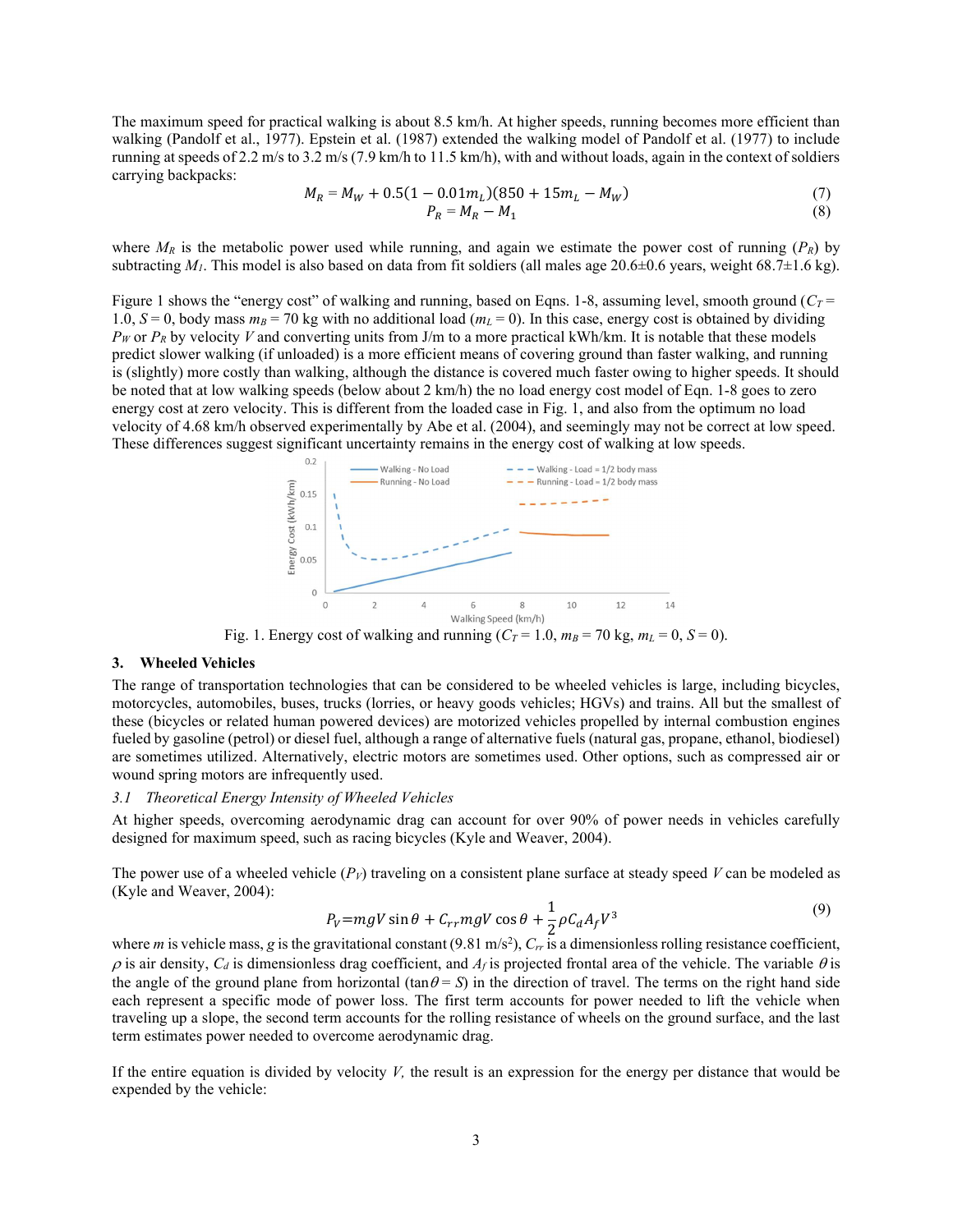$$
E_V = mg \sin \theta + C_{rr} mg \cos \theta + \frac{1}{2} \rho C_d A_f V^2
$$
 (10)

where  $E_V$  is the energy per distance that would be expended by the vehicle. (If all variables are in SI units, the units of  $E_V$  would be J/m.) The power or energy per distance predicted by these equations should be interpreted as the amount of power or energy delivered to the point where the vehicle wheels meet the ground surface. They do not include energy losses within the vehicle (such as engine thermodynamics or bearing and powertrain losses).

Variations of these equations have been widely applied to model vehicle energy usage. The forward direction of the vehicle is taken as positive, so speed V is always positive. The air density  $\rho$  typically has a value of about 1.20 kg/m<sup>3</sup> (at standard temperature of 20 °C and 101.3 kPa pressure). The slope angle  $\theta$  is zero for flat ground, is positive if the vehicle is traveling uphill, and is negative for downhill travel.

This model defines any vehicle based on four variables: total mass  $(m)$ , frontal area  $(A<sub>i</sub>)$ , drag coefficient  $(C<sub>d</sub>)$  and rolling resistance coefficient  $(C_r)$ . Rolling resistance depends on vehicle mass and  $C_r$  which in turn depends on both tire and road/surface properties. Generally,  $C_{rr}$  increases with softer, lower pressure tires or increasing road surface roughness. Table 1 shows some representative values of rolling resistance for different vehicles and ground surfaces. Characteristics of low rolling resistance conditions include smooth ground surfaces and large diameter wheels with high rigidity. For rubber tires, higher inflation pressures and harder rubbers generally give higher  $C_{rr}$  values. Table 2 shows typical drag coefficient values for a range of vehicles. The drag coefficient quantifies the effects of streamlining and surface qualities on resistance to passing flow. Lower drag coefficients are associated with more streamlined shapes that require less power to move through the air than blunt shapes with the same frontal area. Like rolling resistance, drag coefficients are generally determined experimentally.

| Conditions                                       | Value           | Source                   |  |  |
|--------------------------------------------------|-----------------|--------------------------|--|--|
| Train - steel wheel on steel track               | 0.00011         | Bernsteen et al., 1983   |  |  |
| Bicycle – Sport Hybrid                           | 0.008           | Pease, 2005              |  |  |
| Mountain bike tire – average all surfaces – $26$ | 0.013           | Warnich and Steyn, 2014  |  |  |
| inch diameter                                    |                 |                          |  |  |
| Mountain bike tire – average all surfaces – $29$ | 0.010           | Warnich and Steyn, 2014  |  |  |
| inch diameter                                    |                 |                          |  |  |
| Car tires (lab tests $50+$ tire models)          | $0.006 - 0.012$ | Ejsmont et al., 2017     |  |  |
| Car tire $-$ low rolling resistance for EVs      | 0.005           | Larminie and Lowry, 2012 |  |  |
| Car tire $-$ radial ply                          | 0.015           | Larminie and Lowry, 2012 |  |  |
| Car tire on concrete or asphalt                  | 0.013           | <b>Wong</b> , 2008       |  |  |
| Car tire on unpaved road                         | 0.05            | <b>Wong. 2008</b>        |  |  |
| Truck tire on concrete or asphalt                | $0.006 - 0.01$  | Wong, 2008               |  |  |

Table 1. Typical values for  $C_{rr}$ .

Table 2 shows typical drag coefficient values for a range of vehicles. The drag coefficient quantifies the effects of streamlining and surface qualities on resistance to passing flow. Lower drag coefficients are associated with more streamlined shapes that require less power to move through the air than blunt shapes with the same frontal area. Like rolling resistance, drag coefficients are generally determined experimentally. Note that  $C_d$  and  $A_f$  are sometimes reported as a single combined value, particularly if the variables were determined experimentally. Since these two variables occur together in Eqns. 9 and 10, this is not a significant concern.

Table 2. Typical values of aerodynamic drag coefficient C<sub>d</sub>. (Adapted from Wong, 2008)

| Vehicle Class                                   | Typical $C_d$ Values |
|-------------------------------------------------|----------------------|
| Streamlined wheeled vehicle theoretical minimum | $0.15$ (White, 2016) |
| Passenger cars                                  | $0.3 - 0.50$         |
| Vans                                            | $0.4 - 0.58$         |
| <b>Buses</b>                                    | $0.5 - 0.8$          |
| Tractor-semitrailers                            | $0.64 - 1.1$         |
| Truck-trailers                                  | $0.74 - 1.0$         |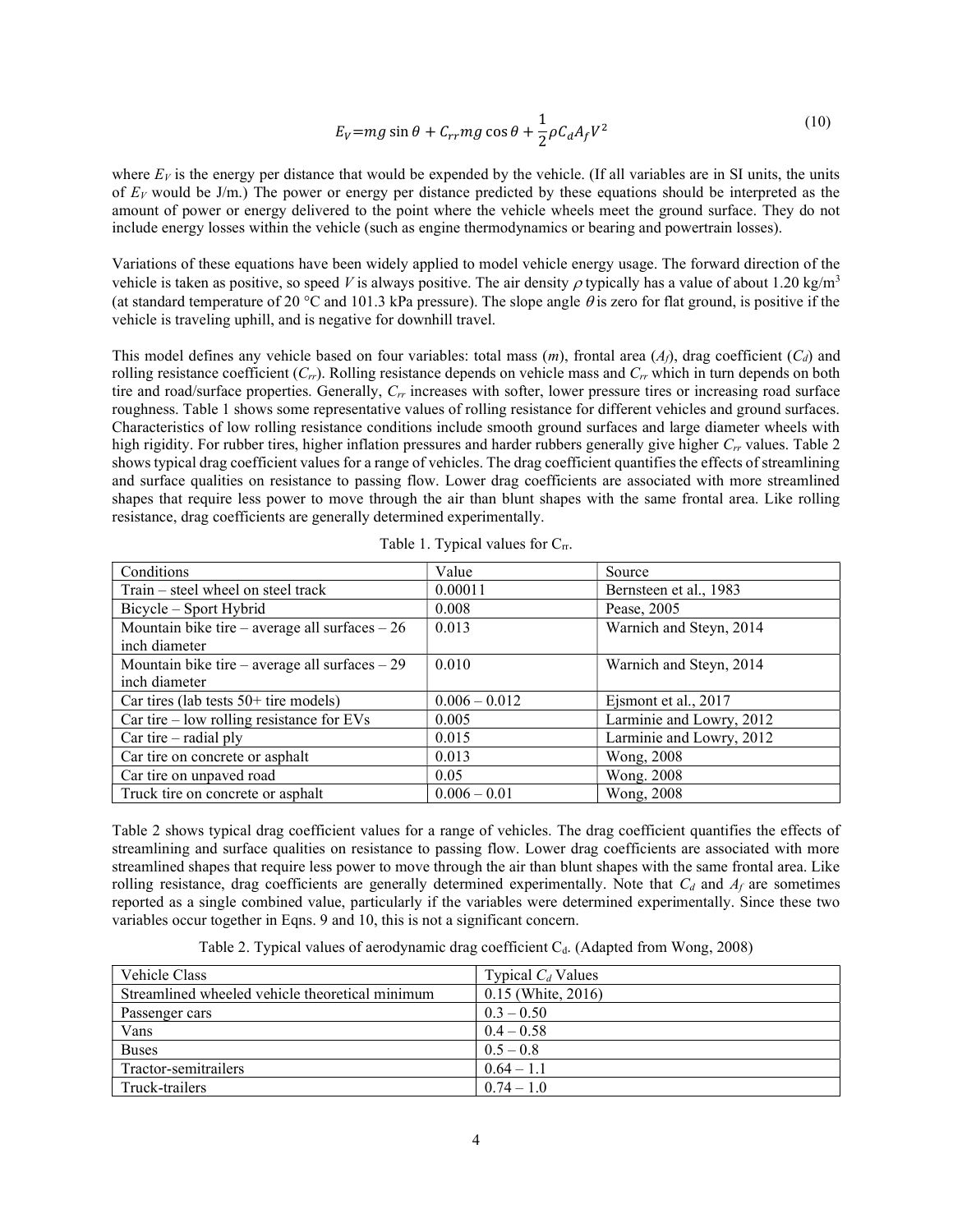Examining Eqn. 10, it is apparent that rolling resistance energy per distance is proportional to vehicle mass, and is independent of velocity. In practice this is usually not completely true, and some amount of additional energy loss can become apparent during high speed travel, particularly for rubber tires at very high rotational speeds. However, velocity independence of rolling resistance is a reasonable assumption for general analysis. On the other hand, energy per distance required to overcome aerodynamic drag is dependent on the velocity squared. This means that a doubling of velocity will result in a quadrupling of the energy required to travel a given distance. The energy cost of additional speed is considerable. Slower velocity travel will be more energy efficient.

Table 3 gives values of the mass, rolling resistance and drag variables for a range of different wheeled vehicles. Additionally, a typical speed is also given. Finally, Table 3 also provides the corresponding calculated power to needed for steady travel on a flat surface at the specified speed using Eqn. 9, and the energy per distance that would need to be supplied at the wheels using Eqn. 10.

The range of required power and energy intensity varies drammaticaly between the example vehicles. It is apparent that to travel at a given velocity, minimizing mass and size are important, as is reducing  $C_d$  as much as possible through attention to vehicle form. Minimizing rolling resistance by selecting low rolling resistance tires, and traveling on smoother, lower friction surfaces, is also important. Taken all together, it is apparent that no matter the powertrain, fuel type or other details, the most energy efficient wheeled vehicles are smaller (which reduces both mass and frontal area), streamlined and low rolling resistance. Put another way, the ideal values of  $C_{rr}$ ,  $C_d$ , m and  $A_f$  are all zero, or more practically, as close to zero as can be reasonably attained.

#### 3.2 Observed Energy Economy of Automobiles

Equation 10 provides a theoretical basis for steady state vehicle operation in ideal conditions. In practice, most road vehicles are operated under varying driving, load and weather conditions, and which impacts actual energy efficiency.

All US passenger vehicle models (cars and light trucks) are required to complete a set of standardized fuel efficiency tests. Vehicles are operated through prescribed distances and speeds (which includes accelerating and decelerating, use of air conditioners, and other secondary systems. See (www.fueleconomy.gov) for complete information. These tests provide a consistent test case across which the energy intensity of American vehicles can be compared. Figure 1 shows fuel economy of a range of American cars and light trucks, plotted against vehicle curb weight. Curb weight is the mass of the vehicle read to operate, including lubricants, fuels, safety equipment but without passengers or cargo. All data for automotive energy use is based on the combined city and highway fuel economy ratings from the United States government (www.fueleconomy.gov). The data was sourced from the website www.edmunds.com, a private company that aggregates and provides publicly available data, including both US government fuel economy data and reported vehicle curb weights (defined as empty weight of the vehicle plus fuel, lubricants and any required on-board equipment) on individual models and years of motor vehicles sold in the United States.

Figure 2 shows the Combined (highway and city driving cycles) energy economy of 37 gasoline-fueled internal combustion engine US vehicles, ranging from sub-compact cars to full-size four-wheel drive extended cab pick up



Figure 2. EPA Combined energy economy of example US vehicles.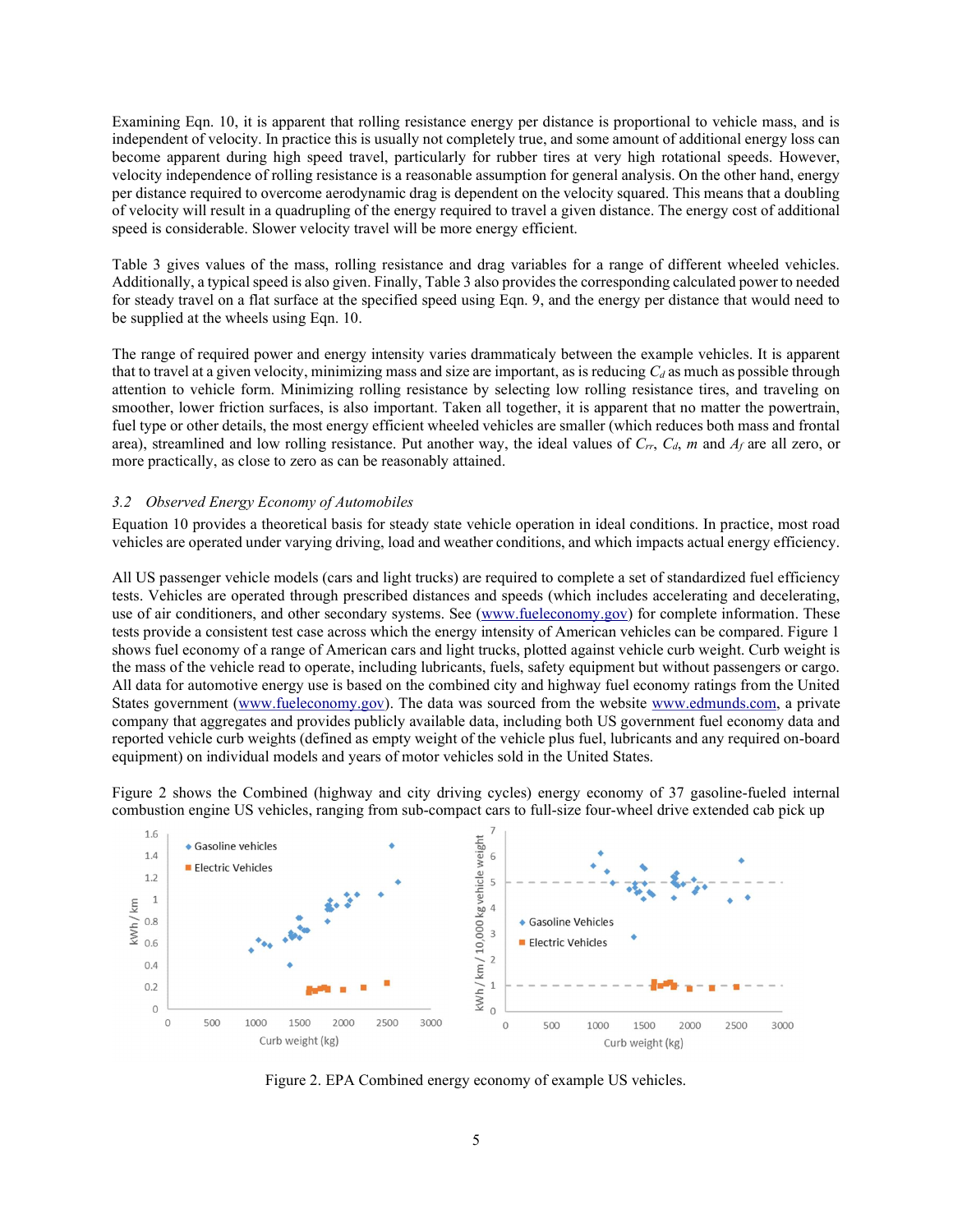|                                                                                                                                                                                                        |          |              |                                   | Table 3. Data for a range of example wheeled vehicles. Sources as indicated. |                          |        |        |              |                |                   |                                                                                                                                               |
|--------------------------------------------------------------------------------------------------------------------------------------------------------------------------------------------------------|----------|--------------|-----------------------------------|------------------------------------------------------------------------------|--------------------------|--------|--------|--------------|----------------|-------------------|-----------------------------------------------------------------------------------------------------------------------------------------------|
| Vehicle                                                                                                                                                                                                | $m$ (kg) | $C_{rr}$ (-) | $C_d$ (-)                         | $A_f(\text{m}^2)$                                                            | $C_dA$ (m <sup>2</sup> ) | (km/h) | (m/s)  | $P_V$ (W)    | $E_V$<br>(J/m) | $E_V$             | Source                                                                                                                                        |
| Bicycle - Sport Hybrid                                                                                                                                                                                 | 81.5     | 0.008        |                                   | $C_dA_f = 0.517 \text{ m}^2$                                                 | 0.517                    | 20     | 6      | 89           | 16             | (kWh/km)<br>0.004 | Pease, 2005                                                                                                                                   |
| Bicycle - UCI Drop Bar<br>Racer                                                                                                                                                                        | 76.8     | 0.004        |                                   | $C_d A_f = 0.294 \text{ m}^2$                                                | 0.294                    | 50     | 14     | 514          | 37             | 0.010             | Pease, 2005                                                                                                                                   |
| Bicycle - Full Faired<br>Recumbent Performance-<br>Lightning F90                                                                                                                                       | 83.6     | 0.006        | $C_dA_f = 0.144 \text{ m}^2$      |                                                                              | 0.144                    | 50     | 14     | 300          | 22             | 0.006             | Pease, 2005                                                                                                                                   |
| Bicycle - Upright position.<br>Tubeless 22 mm tire,<br>linoleum surface.                                                                                                                               | 76.8     | 0.004        | $C_d A_f = 0.299$ m <sup>2</sup>  |                                                                              | 0.299                    | 50     | 14     | 523          | 38             | 0.010             | Grappe et al., 1997                                                                                                                           |
| Bicycle - Dropped position.<br>Tubeless 22 mm tire,<br>linoleum surface.                                                                                                                               | 76.8     | 0.004        | $C_dA_f = 0.276 \text{ m}^2$      |                                                                              | 0.276                    | 50     | 14     | 486          | 35             | 0.010             | Grappe et al., 1997                                                                                                                           |
| Bicycle - Aero position.<br>Tubeless 22 mm tire,<br>linoleum surface.                                                                                                                                  | 76.8     | 0.004        | $C_d A_f = 0.262 \text{ m}^2$     |                                                                              | 0.262                    | 50     | 14     | 463          | 33             | 0.009             | Grappe et al., 1997                                                                                                                           |
| Bicycle - Obree's position.<br>Tubeless 22 mm tire,<br>linoleum surface.<br>HPV - Streamlined, world                                                                                                   | 76.8     | 0.004        | $C_dA_f = 0.216 \text{ m}^2$      |                                                                              | 0.216                    | 50     | 14     | 389          | 28             | 0.008             | Grappe et al., 1997                                                                                                                           |
| speed record holder - Varna<br>Diablo<br>Motorcycle - 2013 Honda                                                                                                                                       | 97.2     | 0.005        | $C_dA_f = 0.01853$ m <sup>2</sup> |                                                                              | 0.01853                  | 50     | 14     | 96           | $\tau$         | 0.002             | Pease, 2005                                                                                                                                   |
| Verza 150                                                                                                                                                                                              | 220      | 0.02         | 0.5                               | $0.8\,$                                                                      | 0.4                      | 100    | 28     | 6343         | 228            | 0.063             | Pance et al., 2019                                                                                                                            |
| Car - 2014 Chevrolet Volt<br>Car - 2014 Mercedes-Benz                                                                                                                                                  | 1708     | 0.01         | 0.28                              | 2.2                                                                          | 0.616                    | 100    | $28\,$ | 12576        | 453            | 0.126             | Sherman, 2014                                                                                                                                 |
| <b>CLA 250</b>                                                                                                                                                                                         | 1530     | 0.01         | 0.3                               | 2.16                                                                         | 0.648                    | 100    | 28     | 12503        | 450            | 0.125             | Sherman, 2014                                                                                                                                 |
| Car - 2012 Nissan LEAF SL<br>Car - 2012 Tesla Model S                                                                                                                                                  | 1521     | 0.01         | 0.32                              | 2.28                                                                         | 0.7296                   | 100    | $28\,$ | 13527        | 487            | 0.135             | Sherman, 2014                                                                                                                                 |
| P85                                                                                                                                                                                                    | 2170     | 0.01         | 0.24                              | 2.34                                                                         | 0.5616                   | 100    | 28     | 13135        | 473            | 0.131             | Sherman, 2014                                                                                                                                 |
| Car - 2014 Toyota Prius                                                                                                                                                                                | 1442     | 0.01         | 0.26                              | 2.22                                                                         | 0.5772                   | 100    | 28     | 11352        | 409            | 0.114             | Sherman, 2014                                                                                                                                 |
| Minivan - 2017 Chrysler<br>Pacifica Hybrid                                                                                                                                                             | 2262     | 0.01         |                                   | $C_dA_f = 0.92$ m <sup>2</sup>                                               | 0.92                     | 100    | 28     | 17995        | 648            | 0.180             | $C_dA_f$ : Brooke, 2016                                                                                                                       |
| Truck - Full size pickup -<br>2019 Ram 1500                                                                                                                                                            | 2224     | 0.01         | $C_d A_f = 1.21$ m <sup>2</sup>   |                                                                              | 1.21                     | 100    | 28     | 21621        | 778            | 0.216             | Mass:<br>https://www.edmunds.com/ram/1500/<br>2019/features-specs/                                                                            |
| Bus - Electric bus - Typical<br>city bus                                                                                                                                                               | 12565    | 0.008        | $C_dA_f = 6.12 \text{ m}^2$       |                                                                              | 6.12                     | 100    | 28     | 106095 3819  |                | 1.061             | Kivekäs et al., 2019                                                                                                                          |
| Truck - 2011 Freightliner M2-<br>106                                                                                                                                                                   | 14000    | 0.007        | $C_dA_f = 2.61$ m <sup>2</sup>    |                                                                              | 2.61                     | 100    | 28     | 60270        | 2170           | 0.603             | Zhang et al., 2015                                                                                                                            |
| HGV - Tractor w/ one<br>semitrailer (6 axles)                                                                                                                                                          | 40000    | 0.008        | $C_d A_f = 6.0 \text{ m}^2$       |                                                                              | 6                        | 100    | 28     | 164360 5917  |                | 1.644             | Lajunen, 2014                                                                                                                                 |
| HGV - Full trailer                                                                                                                                                                                     | 60000    | 0.008        |                                   | $C_d A_f = 6.4 \text{ m}^2$                                                  | 6.4                      | 100    | 28     | 213105 7672  |                | 2.131             | Lajunen, 2014                                                                                                                                 |
| $HGV - Swap body + link +$<br>semitrailer                                                                                                                                                              | 76000    | 0.008        |                                   | $C_d A_f = 6.7 \text{ m}^2$                                                  | 6.7                      | 100    | 28     | 251843 9066  |                | 2.518             | Lajunen, 2014                                                                                                                                 |
| HGV - Semitrailer + dolly +<br>semitrailer                                                                                                                                                             | 90000    | 0.008        |                                   | $C_d A_f = 7.0 \text{ m}^2$                                                  | $\mathcal{I}$            | 100    | 28     | 286221 10304 |                | 2.862             | Lajunen, 2014                                                                                                                                 |
| HGV-DAF XF95 type<br>Space-cab with 3-axle trailer<br>Table notes: Underlined values are assumed. Pease, 2005 reported bicycle masses only: an additional 70 kg mass of a typical rider is added here. |          | 26000 0.0072 | 0.43                              | 10.34                                                                        | 4.4462                   | 100    | 28     | 108190 3895  |                | 1.082             | Aero. Data: Van Raemdonck and van<br>Tooren, 2009. Masses:<br>https://www.truck1.eu/tractor-<br>units/daf-xf95-430-space-cab-<br>a585450.html |

Table 3. Data for a range of example wheeled vehicles. Sources as indicated.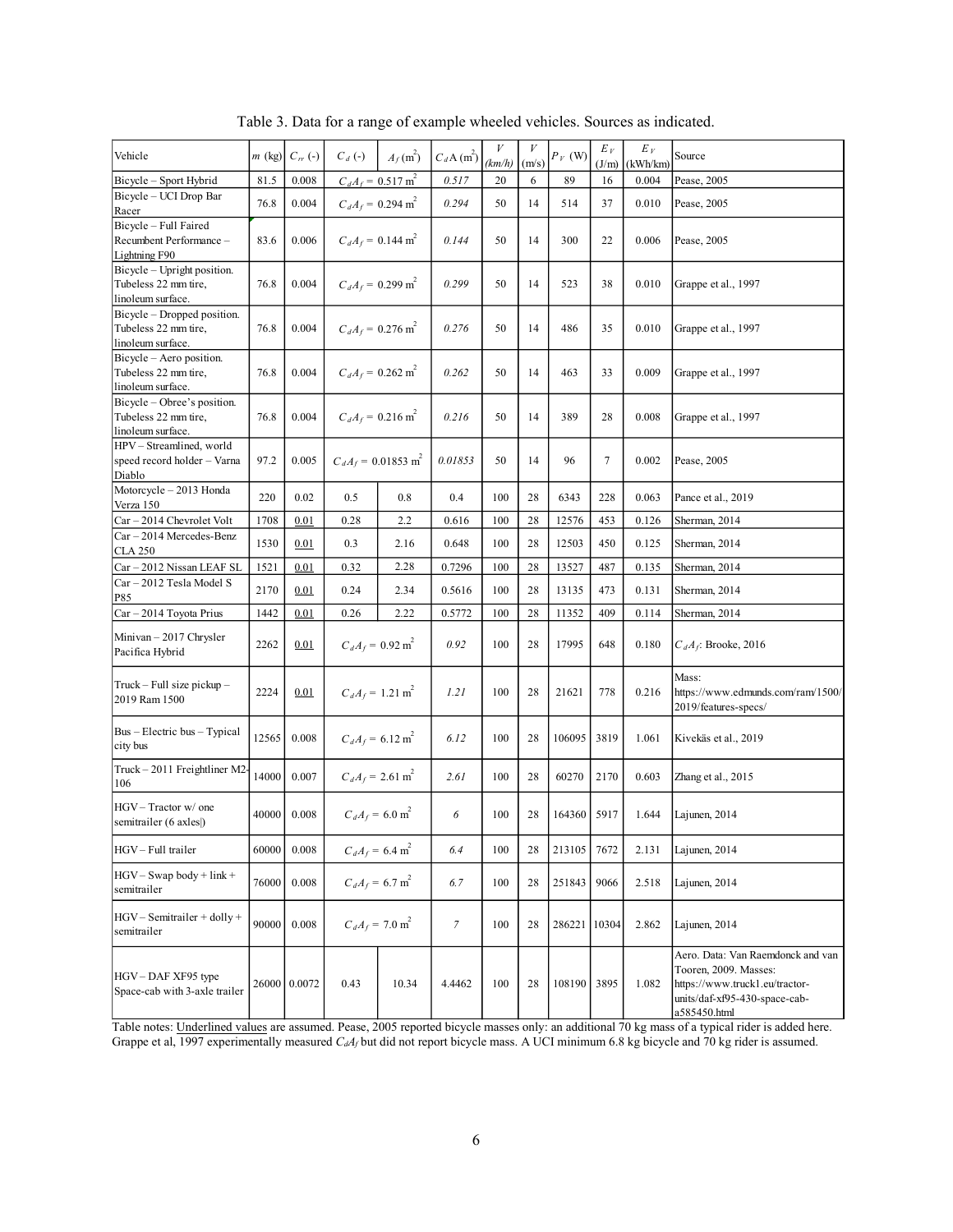trucks. Figure 2 also includes 10 battery electric vehicles, all compact to midsize sedan or hatchback cars (since at the time of writing, these are the only class of passenger vehicle available in the United States with an electric-only drive train). The data for this plot, including vehicle makes and models, is available in an accompanying spreadsheet file.

Figure 2 suggests that energy intensity is proportional to vehicle mass. Normalizing energy intensity by vehicle mass (i.e. plotting vehicle mass, in the form of curb weight, against the amount of energy needed to travel one kilometer for each 10,000 kg of vehicle mass) makes this relationship clear. At this point, it is worth noting that vehicle frontal area usually increases with vehicle mass – vehicles with more mass are typically physically larger. So while mass only appears in the rolling resistance term in Eqn. 9, it also is an indicator of the frontal area in the aerodynamic resistance term.

For the gasoline-engined vehicles, the average energy intensity is 5 kWh/km per 10,000 kg of vehicle mass. The corresponding value for the battery electric vehicles is 1 kWh/km per 10,000 kg. There is less scatter in the electric vehicles because this set of vehicles is much less diverse than the gasoline-engined vehicles. All of the example electric vehicles are five passenger sedan or hatchback cars, with similar (but not identical) aerodynamic characteristics. There is greater diversity in the gasoline engine vehicles: the data set includes small sub-compact hatchbacks, sedans, sport utility vehicles, vans and pick up trucks. Some vehicles, particularly the pickup trucks and sub-compact cars, generally have higher drag coefficients and so have higher aerodynamic resistance for their size than other types leading to higher energy intensity.

The vehicle power train can greatly impact the energy intensity. The electric vehicles are on average five times more efficient than similar gasoline engine vehicles. It must be remembered these two classes of vehicle use different forms of energy. The electric vehicles utilize electricity. The efficiency of battery charging and discharging, and the electric motor, are all quite high, giving an overall expected plug-to-wheels efficiency of 80% for typical electric vehicles in normal operation (Hjelkrem et al., 2020). However, the efficiency numbers plotted here to do not include upstream processes required to generate the electricity (whether from burning a fossil fuel, fissioning atoms or from renewable generation such as hydropower). The gasoline vehicles are utilizing a chemical potential form of energy, which has thermodynamic limits on efficient conversion of thermal energy to mechanical work in a heat engine. Energy losses in the gasoline engine vehicles using internal combustion engines include thermal losses, pump losses and mechanical losses. The thermal losses are the main reason why the energy intensity of the gasoline engine vehicles is so much higher: most of the available energy in the fuel is lost (indeed, must be lost according to the laws of thermodynamics) as heat for the engine to do mechanical work. Hjelkrem et al. (2020) report that the tank-to-wheel efficiency of gasoline fueled internal combustion engined vehicles is about 16% – 20% for typical driving cycles, with higher efficiencies achieved in steady highway driving (28% efficient) than during urban driving cycles (about 10% – 13% efficient). This same overall five-fold efficiency difference between the electric and gasoline engine vehicles is apparent in the US vehicle data shown in Figure 2 which plots energy intensity for combined highway and urban driving cycles.

Significant efficiency variation is possible even with the same energy source. The one gasoline-engined vehicle with a hybrid power train in Figure 2, the Toyota Prius, has a lower energy intensity than any other gasoline vehicle in the plot. This is expected because hybrid vehicles generally perform much better in the combined energy economy test than conventional internal combustion only engine power trains. While gasoline is the only energy source for a nonplug in hybrid vehicle like the Prius, the power train includes an internal combustion engine, an electric motor and a battery for short term energy storage. This allows the internal combustion engine to operate at more efficient operating points (no lugging or overspeeding) and regenerative braking allows energy recovery that is not possible in the conventional gasoline engine vehicles. Since fuel efficiency was a significant marketing strength of the Prius, it is also likely that the engineers put more emphasis than normal on power train efficiency, rather than other goals such as acceleration or handling.

Comparing the values in Fig. 2 with those in Table 3, it must be noted that the energy intensity predicted using Eqn. 10 is "energy intensity at the wheels", and does not include internal inefficiencies within engines and drive trains. This is why the energy intensities calculated using Eqn. 10 and shown in Table 3 are so much lower than the energy intensity values for similar vehicles in Fig. 2 or reported by Hjelkrem et al. (2020).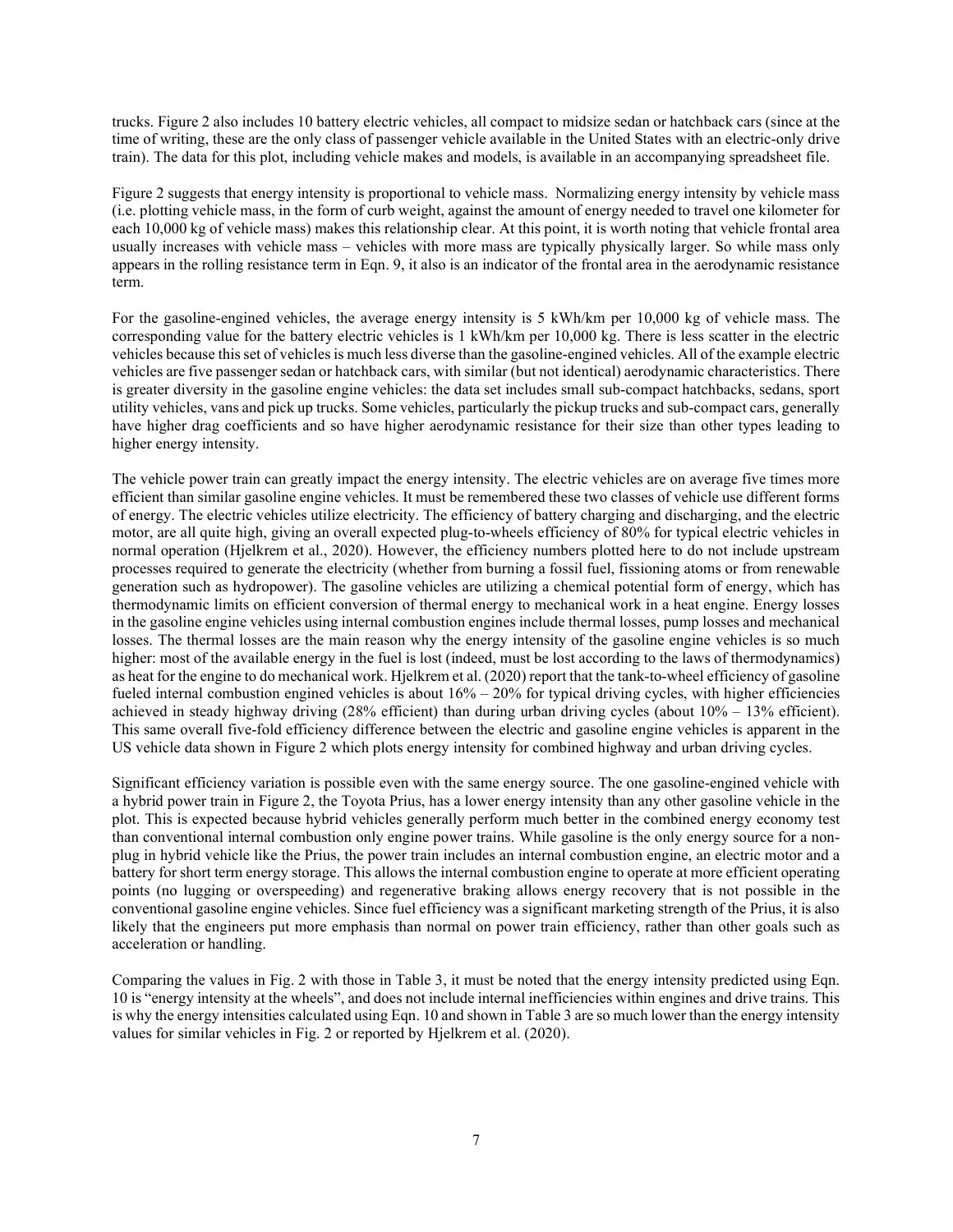#### 4. Discussion

#### 4.1 Energy Intensity of Vehicles

Equation 10 and the data in Tables 1-3 provide a good model for exploring the potential impacts of different design decisions on transportation energy intensity. Aerodynamic drag is the most important consideration at higher speeds. The different examples of bicycles in Table 3 provide a good case study in the effects of optimizing for aerodynamic drag. Fig. 3 shows the energy intensity (energy per distance in kWh/km) of four different bicycles from Table 3 as a function of velocity. The Varna Diablo was custom designed and built solely for setting speed records and reached 133.28 km/h piloted by Sam Whittington during the 2009 World Human Powered Speed Challenge at Battle Mountain, Nevada, USA (IHPVA, 2022). It is not a practical bicycle, although the Lightning F90 included in Fig. 3 is at least commercially available and is reasonably comfortable and practical (https://www.lightningbikes.com/f90/index.html).

Mass is similar across all bicycle examples (with the more streamlined bicycles being somewhat higher mass), but aerodynamic drag varies significantly. The "sport hybrid" bike (representing a "normal person using a normal bike for transportation") has  $C_dA_f = 0.517$  m<sup>2</sup>, while the world record setting Varna Diablo has  $C_dA_f$  less than 4% of that value (0.01853 m<sup>2</sup>). Notably, at high speeds, the energy cost of covering one kilometer in the Varna Diablo at high speeds is only 5% of that of the sport bike. Propelling the sport bike at 100 km/h would require a humanly impossible 6800 W, about 9 hp.



Figure 3. Energy per distance of four different bicycles as a function of speed.

Fig. 3 also includes the energy intensity of a representative reasonably efficient automobile (Toyota Prius, details in Table 3). At low speeds, the energy intensity is dominated by rolling resistance (which is proportional to vehicle mass) and moving the car is much more energy intensive. At highway speeds (on order of 100 km/h), however, the energy cost to move the "sport hybrid" bicycle at 100 km/h would be over half that of the car (which it should be noted can carry up to five people plus some baggage in weather-protected comfort).

Finally, the energy intensity of walking at 5 km/h is also shown in Fig. 3. It is notable that the 0.04 kWh/km predicted by Eqn. 6 for walking is coincidentally the same energy intensity required "at the wheels" to move the car at 5 km/h, and much more energy required than any of the bicycles at 5 km/h. (It is worth reminding ourselves that Eqn. 10 is an idealized prediction of energy required at the wheels of the car, not the total energy available in the vehicle's fuel.)

Nonetheless, this discussion has served to illustrate the point that to travel in an energy efficient manner, attention must be given to both rolling resistance and aerodynamic drag, which are in turn dependent on vehicle aerodynamics (i.e.,  $C_dA$ ) and vehicle size (which impacts mass m and frontal area A). Additionally, energy intensity in kWh/km increases for all methods of travel as speed increases, and this increase becomes particularly pronounced at higher speeds. The faster you want to travel, and the more vehicle you want to take with you, the more it will cost in terms of energy. While it was shown that choice of energy supply and powertrain (i.e. energy conversions within the vehicle system) can significantly impact vehicle energy efficiency, the dynamics above apply to all types of vehicles propelled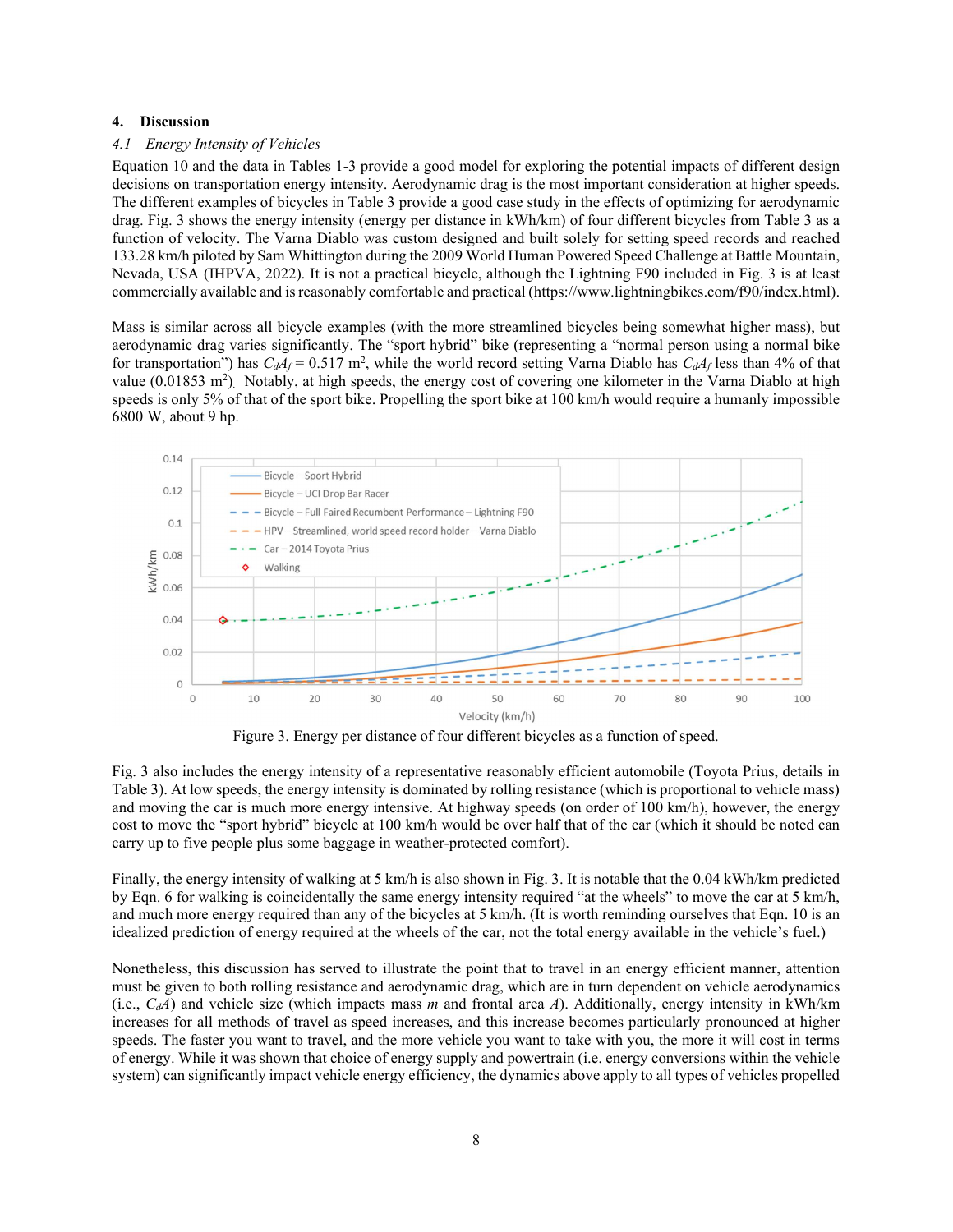by all energy systems. For example, Fig. 2 demonstrated that an electric powertrain in a car is much more energy efficient than a gasoline-based powertrain. However both electric and gasoline-powered vehicles will become more energy efficient if mass or aerodynamic drag are reduced.

## 4.2 Design Implications

The prior discussion leads to some relevant insights. For example, it has been shown (Fig. 3) that a bicycle designed to set speed records must be extremely streamlined and have the minimum possible aerodynamic drag. However, Eqn. 10 suggests an additional way to reach even faster speeds by human power. Examining the other term of the equation, energy intensity could be further reduced by reduced energy losses due to rolling resistance. Practically, there are probably limited opportunities to further reduce mass, however, Table 1 suggests that switching from rubber tires on a paved road to steel wheels on a smooth steel track (like a train) could significantly reduce rolling resistance. At the high speeds of record setting bicycles, this would provide a relatively small (but significant for record-setting purposes) advantage.

Since the aerodynamic drag term in Eqn. 10 is the most significant term when speeds are high, other things can be done to reduce this effect. The (former) world speed record of Sam Whittington in the Varna Diablo was mentioned previously. However, the record speed for a self-propelled human on a bicycle is actually much higher than the 130+ km/h reached by human powered vehicles like the Diablo at recent competitions in Battle Mountain. In 2018 Denise Mueller-Korenek set a record for fastest self-propelled person at 296.01 km/h (Yeager, 2018). This was accomplished by intentionally riding in the wake of a larger, customized, motorized vehicle. This approach greatly reduces the relative air velocity at the bicycle, allowing a much higher speed to be attained. However, it is extremely dangerous and perhaps an even less practical exercise than the design and racing of vehicles like the Varna Diablo.

However, there are potentially practical applications of the wake effect exploited by Denise Mueller-Korenek. Socalled platooning of vehicles in which two or more vehicles travel in close formation in a tightly spaced line has been shown to significantly reduce the overall energy use of the set of vehicles, compared to having each vehicle travel independently. There have been a number of experiments involving automated vehicle operation and control to overcome the significant safety concerns of having vehicles travel in such close proximity to each other at high speeds. Of course, efficiencies can also be gained by connecting multiple trailers together where feasible (as in the case of the famous Australian "road trains" in which up to four full size truck trailers are pulled by a single tractor). A similar effect also occurs in long trains. A trailer or car following closely in the immediate wake of a similar trailer or car experiences an order of magnitude reduction in aerodynamic drag. (In some cases, it is theoretically possible for the following vehicle to experience negative drag – which was likely the case in Denise Mueller-Korenek's record, where she travelled in the wake of specially designed car with an integrated, wake-producing fairing.) Since each train car follows in the wake of the car immediately preceding it. Eqn. 10 would have to be modified for extremely long composite vehicles like trains to account for the fact that the aerodynamic drag becomes primarily a function of (composite) vehicle length rather than vehicle frontal area.

Reducing vehicle mass is also an important approach to improving vehicle efficiency. It is theoretically possible to build very light weight motor vehicles, and examples of these are very efficient. Shell Eco-marathon (www.makethefuture.shell) high mileage vehicles achieve significant efficiency gains relative to conventional automobiles by reducing both aerodynamic drag and also vehicle mass. It is also notable that the Eco-marathon competition requires an average speed of 23 km/h during the competition. This minimum speed would seem to be an essential rule, since Eqn. 10 suggests that even slower is likely to be better in vehicles optimized for the competition. But barely moving cars do make for a compelling competition.

In 2019, the Eta Eco-marathon class car by Duke Electric Vehicles (Fig. 4) set the Guinness World Record for most efficient electric vehicle at 1283 km/kWh, or 0.000779 kWh/km. The Eta has a race ready mass of  $m = 20$  kg (excluding driver) and a measured  $C_dA_f$  of 0.0328 m<sup>2</sup> (Duke, 2019). Also noteworthy is that the these figures represent extreme values of all variables for a vehicle, illustrating what is possible if a vehicle is optimized for a single goal of efficiency. Nominal power use is listed as 18.8 W at 24.1 km/h. It is notable that maximum efficiency can only be achieved by attending to both the aerodynamic and friction terms in Eqn. 10. Otherwise, the term that is not optimized will dominate the energy use of the resulting vehicle.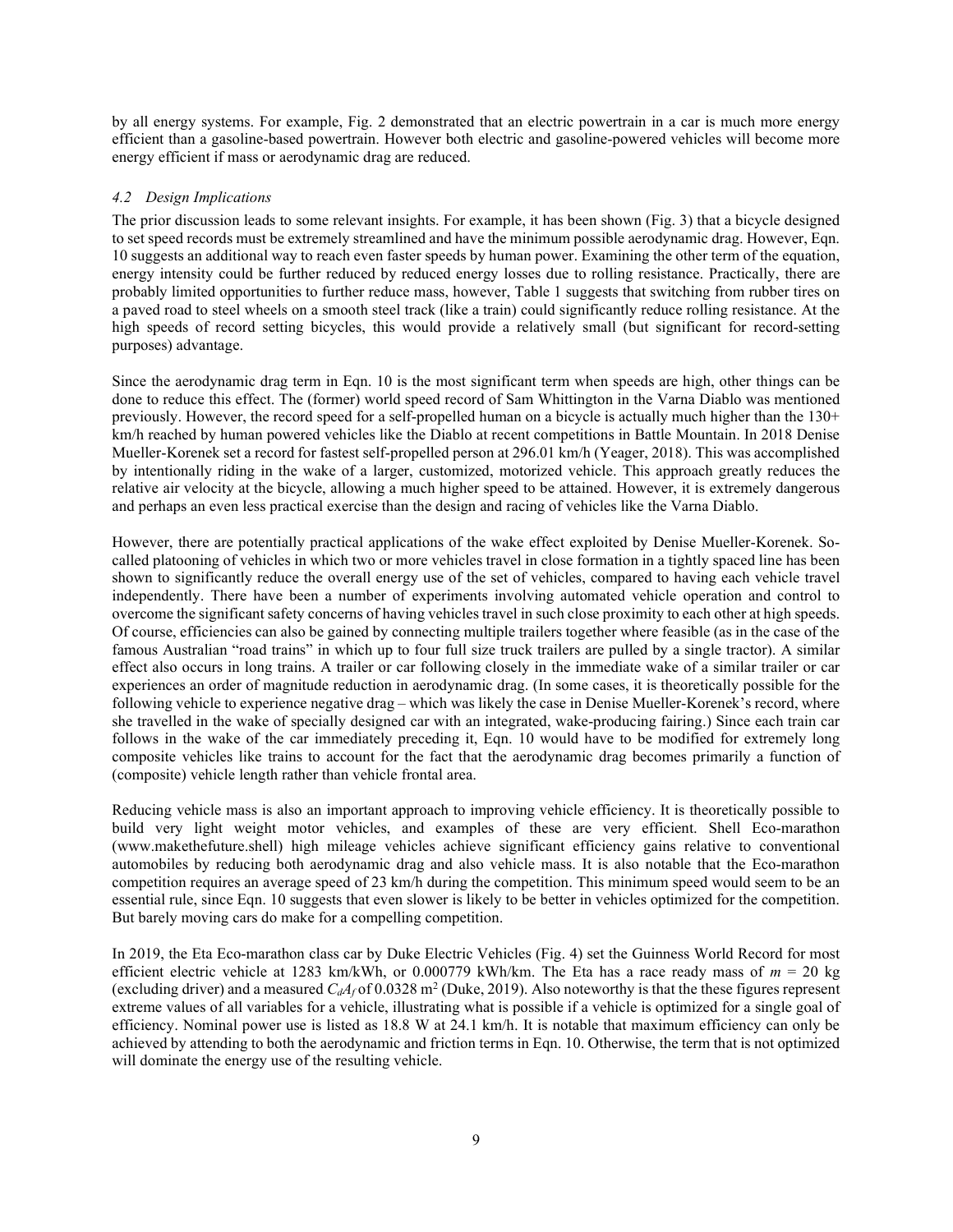

Figure 4. Duke Electric Vehicles supermileage vehicle Eta. (Duke, 2019)

One lesson from the Eco-marathon vehicles is that vehicle efficiency can be improved by removing unnecessary mass from the vehicle. It is notable that the energy to propel a vehicle also has associated mass. There is an efficiency cost in carrying additional energy to allow the vehicle to travel a longer distance before it needs to take on additional energy. In gasoline-powered vehicles, each liter of gasoline carried adds approximately 0.75 kg of mass, while in electric vehicles like those in Table 3, the batteries needed to provide 24 to 80 kWh of electrical energy contribute significant mass to the vehicle. In the case of electric vehicles, such as the example electric cars in Table 3, batteries add hundreds of kilograms to the vehicle mass. The amount of energy stored is proportional to the mass of the battery, or the mass of the liquid fuel. An efficient vehicle should carry as little onboard energy in the form of liquid fuel or batteries as possible. Electrified vehicles can be supplied with energy from overhead wires with pantographs, eliminating the need for a large and expensive battery pack. This is a widely-used, proven method to power trolleybuses and electric trains. Electrifying trucks (or heavy goods vehicles; HGVs) by adding large battery packs has been proceeding slowly – more slowly than proponents have suggested it would proceed – limited by the added vehicle costs and high battery weight (which also reduces useful load in a truck). Alternatively, trials with pantograph equipped trucks and overhead wires on frequently traveled highways have so far proven promising (Fig. 5).



Figure 5. Heavy goods vehicle using electrified highway near Sandviken, Sweden (Alaküla and Márquez-Fernández, 2017.)

# 4.3 Other Factors in Transportation Energy Efficiency

This discussion has focused on the energy use of a range of individual vehicles mostly in the context of moving one or a small number of people. When comparing the energy efficiency of transportation systems, infrastructure requirements must also be considered. The costs (financial, environmental, material and energy) of building and maintaining of roads, tracks, pipes or airports can be significant. Higher quality roads and tracks, with smoother surfaces, more direct routing and reduced grades, generally have higher costs (and embodied energy) but result in reduced vehicle energy use.

It is notable that regular production cars are much less energy efficient than is achievable. There are good reasons why commercially-available cars (and other vehicles) are so massive. Our prior example of the Toyota Prius, a relatively efficient commercially available vehicle, has a mass of 1440 kg in order to transport a few people. Most of that mass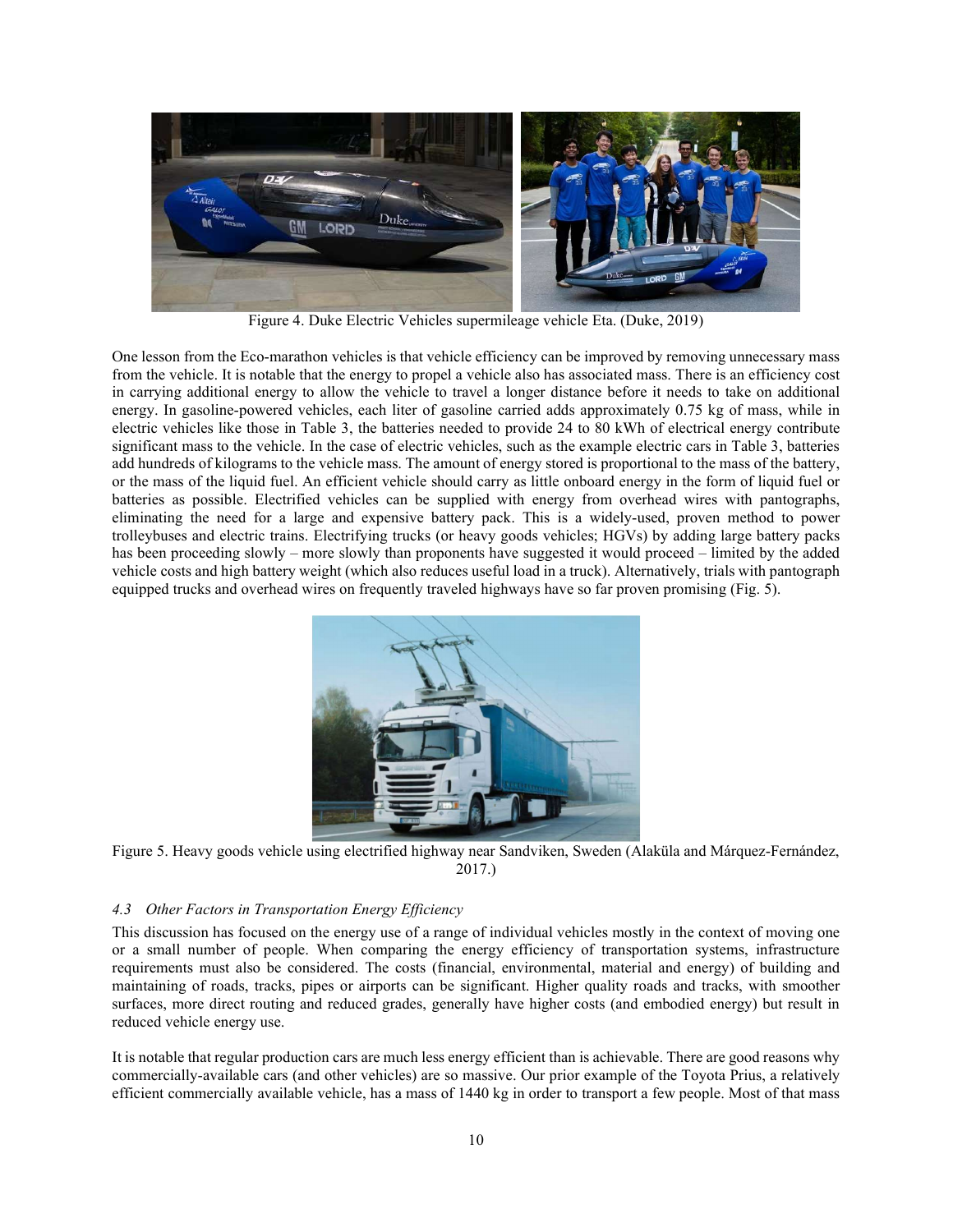provides value in areas other than energy efficient movement. Vehicle occupants are fully weather-protected in comfortable seating, with sound deadening insulation, and a wide range of safety equipment that adds mass in the form of air bags, lighting, redundant braking systems, and structural stiffness as well as equipment for social benefit such as a pollution reducing catalytic converter. The vehicle components are durable: doors can be slammed, the body can be struck or leaned on, and the car can be expected to be durable and reliable when stored outside exposed to all forms of weather for many years. The vehicle can accommodate drivers and passengers ranging from small children to people much larger and heavier than 70 kg person assumed in some of the previous calculations. All of this in a package that can cruise reliably at highway speeds exceeding 100 km/h in almost all weather conditions. As in most practical engineering applications, cars are an example of optimization of many, often competing variables, to provide a range of services to the user.

This combination of services is achievable because energy has historically been relatively inexpensive in our modern societies. One kWh of electricity is on the order of \$0.10, while one liter of gasoline is on the order of \$1. (The US EPA assumes the energy content of one liter of gasoline is 8.90 kWh, for vehicle efficiency comparisons.) Worldwide road and rail systems are built assuming vehicles of specific typical sizes and capabilities, traveling at particular speeds. For example, regular cars have a mass on the order of 1 ton (1000 kg) and travel at speeds on the order of 100 km/h. It would be an interesting exercise (although outside the scope of this paper) to predict the typical mass and speed of vehicles that would have evolved if energy costs had historically remained one, two or more orders of magnitude higher than actually occurred over the past century.

So far, the data and models presented here have suggested that slower travel is more energy efficient travel. However, slower travel also means lower utilization of roads, tracks and paths. Generally, a road or track can accommodate a particular number of vehicles if all travel at particular speed. If the travel speed is doubled, it becomes possible for many more vehicles (theoretically up to twice as many, although this is not usually reached in practice) to use the same infrastructure. For this larger number of vehicles to travel at the original, slower speed, it would be necessary to build another parallel road or track to accommodate the traffic, with all the embodied energy and costs related to that additional infrastructure. In practice, this is one reason why traveling at extremely low speeds is generally not the most efficient at a system level (even if it is most efficient for the individual vehicle.) Other reasons include that (to varying degrees) people value their time and place a low value on time spent in transit. Additionally, most real vehicles have some energy uses or losses that are proportional to time, rather than a function of mass or velocity as in Eqn. 10. This includes auxiliary systems that operate continuously (lights, climate control, control systems, accessory pumps etc.) and in vehicles with internal combustion engines, minimum fuel use in engines operating at any speed just to keep the combustion engine operating. This means that in practice, most automobiles become less efficient in terms of energy use per distance at low speeds. The author found through on-road driving experiments that the most energy efficient steady operating speed of a Chevrolet Metro compact car was approximately 60 km/h, although this optimum speed will vary in different vehicles and can also depend on driver practices.

Infrastructure is particularly important when comparing the full range of possible transportation modes. Cars, trucks and trains require tracks and roads that are not needed by aircraft or ships, while a pipeline is a somewhat different form of "track" for moving bulk gases or liquids. The lack of infrastructure required between ports or airports represent an additional system efficiency for sea or air travel over wheeled surface transport. But sea and air transport have different characteristic energy use. In aircraft energy intensity is relatively high, and the optimum travel speed is a function of vehicle design (and even at a theoretical level, traveling slower than the optimum for an aircraft design can be less energy efficient). Similarly, while "slow steaming" has been advocated and used as a way to reduce costs associated with energy use in ships, these gains can be countered by lower utilization of the ship. (If a trip takes twice as long, the ship only delivers half as much cargo, and makes half as much revenue in a certain amount of time.) Most ships also have an optimum hull speed, which is a function of ship design, so the relationship between energy intensity and travel speed is not as straightforward as with wheeled land vehicles.

## 5. Conclusion

This paper has reviewed the energy intensity of ground transportation from a theoretical perspective using accepted model of vehicle energy use supplemented with data and examples from actual experience. The overall conclusions of this exercise are perhaps not too surprising. Regardless of details like energy source (e.g. fossil fuels, electricity, or others) or vehicle power train,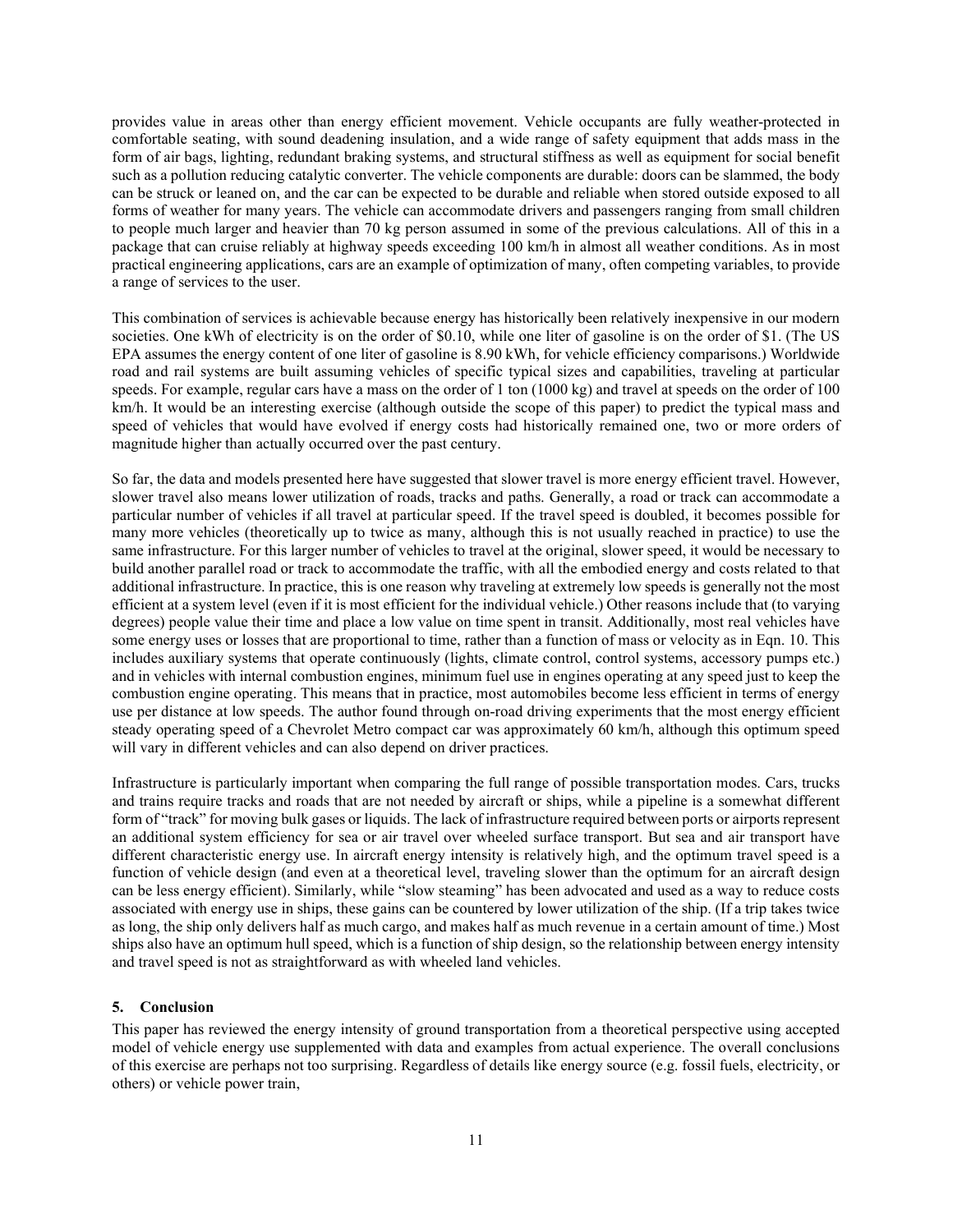- Traveling costs energy,
- Traveling faster, or in a larger vehicle, costs more energy,
- Additional vehicle capabilities (such as comfort, safety, flexibility, maximum speed or range), cost yet more energy

Transportation energy efficiency can be improved by optimizing vehicle design and operation for this specific goal, but it will come at the expense of reducing performance of other aspects of the vehicle or travel process, including but not limited to comfort, flexibility, safety and utilization of common infrastructure. As we seek more sustainable methods of moving people and cargo in an energy-constrained and environmentally challenged world, we would do well to keep in mind that any "new" method of transportation will be governed by the same fundamentals as those we currently use.

#### References

- Abe, D., Yanagawa, K. and Niihata, S., 2004. Effects of load carriage, load position, and walking speed on energy cost of walking. Applied ergonomics, 35(4), pp.329-335.
- Alaküla, M., Márquez-Fernández, F. 2017. Dynamic charging solutions in Sweden. 2017 IEEE Transportation Electrification Conference, Asia-Pacific. (ITEC Asia-Pacific)
- Bastien, G.J., Willems, P.A., Schepens, B. and Heglund, N.C., 2005. Effect of load and speed on the energetic cost of human walking. European journal of applied physiology, 94(1-2), pp.76-83.
- Bernsteen, S.A., Uher, R.A. and Romualdi, J.P., 1983. The interpretation of train rolling resistance from fundamental mechanics. IEEE transactions on industry applications, (5), pp.802-817.
- Bertucci, W.M., Rogier, S. and Reiser, R.F., 2013. Evaluation of aerodynamic and rolling resistances in mountainbike field conditions. Journal of sports sciences, 31(14), pp.1606-1613.
- Brooke, L. 2016. SAE International. 2016-01-11. https://www.sae.org/news/2016/01/2017-pacifica-is-first-hybridminivan-rides-on-all-new-fca-platform. Accessed 2020-Nov-27.
- Ejsmont, J.A., Ronowski, G., Świeczko-Żurek, B. and Sommer, S., 2017. Road texture influence on tyre rolling resistance. Road Materials and Pavement Design, 18(1), pp.181-198.
- Epstein, Y., Stroschein, L.A. and Pandolf, K.B., 1987. Predicting metabolic cost of running with and without backpack loads. European journal of applied physiology and occupational physiology, 56(5), pp.495-500.
- Duke. 2019 Eta World Record Specifications. Duke Electric Vehicles. http://www.duke-ev.org/prototype-evolution Accessed 19-Apr-2022.
- Faria, E.W., Parker, D.L. and Faria, I.E., 2005. The science of cycling: factors affecting performance--Part 2. Sports medicine, 35(4), pp.313-338.
- Grappe, F., Candau, R., Belli, A. and Rouillon, J.D., 1997. Aerodynamic drag in field cycling with special reference to the Obree's position. Ergonomics,  $40(12)$ , pp.1299-1311.
- Hjelkrem, O.A., Arnesen, P., Bø, T.A. and Sondell, R.S., 2020. Estimation of tank-to-wheel efficiency functions based on type approval data. Applied Energy, 276, p.115463.
- IHPVA. http://www.recumbents.com/wisil/whpsc2010/speedchallenge.htm Accessed 2022-Apr-18.
- Kivekäs, K., Lajunen, A., Baldi, F., Vepsäläinen, J. and Tammi, K., 2019. Reducing the energy consumption of electric buses with design choices and predictive driving. IEEE Transactions on Vehicular Technology, 68 (12), pp.11409-11419.
- Knapik, J., 1989. Loads carried by soldiers: historical, physiological, biomechanical and medical aspects. Army Research Inst Of Environmental Medicine. Report T19-89 Natick MA, USA. https://apps.dtic.mil/sti/pdfs/ADA212050.pdf Accessed: Nov. 18, 2020.
- Kyle, C.R. and Weaver, M.D., 2004. Aerodynamics of human-powered vehicles. Proceedings of the Institution of Mechanical Engineers, Part A: Journal of Power and Energy, 218 (3), pp.141-154.
- Larminie, J. and Lowry, J. 2012. Electric Vehicle Technology Explained. 2<sup>nd</sup> ed. John Wiley & Sons. Chichester, UK.
- Pance, S., Piskac, D., Bures, A., Voldrich, A., Kovac, M. and Budiman, B.A., 2019. Evaluation of Motorcycle Energy Consumption in Urban Traffic. International Journal of Sustainable Transportation, 2(1), pp.27-31.
- Pandolf, K.B., Givoni, B. and Goldman, R.F., 1977. Predicting energy expenditure with loads while standing or walking very slowly. Journal of Applied Physiology, 43 (4), pp.577-581.
- Pease, G. 2005. Aerodynamics and Weight on Moderate Hills. Authors updated reprint, original published in *Human* Power. Source: https://www.lightningbikes.com/media/2005q3-JHP/index.html Accessed Nov. 18, 2020.
- Sherman, D. 2014. Drag queens. Car and Driver Magazine. June, 2014. 86-92.